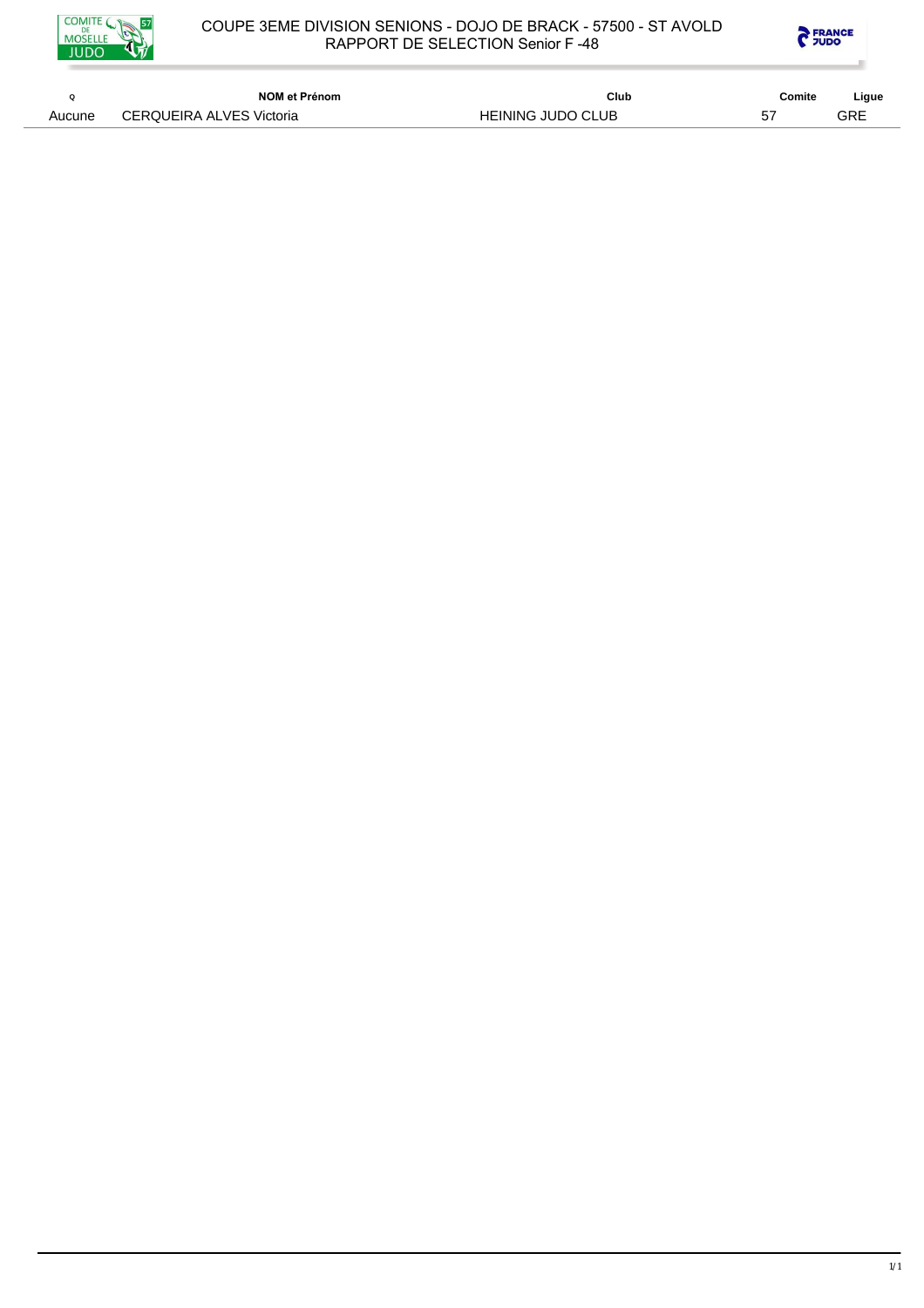



| $\Omega$       | NOM et Prénom       | Club                           | Comite | Ligue      |
|----------------|---------------------|--------------------------------|--------|------------|
| Q1             | <b>IBBA Joyce</b>   | <b>JC FAREBERSVILLER</b>       | 57     | <b>GRE</b> |
| Q <sub>2</sub> | <b>LEDIG Alexia</b> | <b>JUDO CLUB THIONVILLE</b>    | 57     | <b>GRE</b> |
| Aucune         | DELPLANQUE Oceane   | <b>J.A.ST AVOLD</b>            | 57     | <b>GRE</b> |
| Aucune         | <b>KNOLL Lise</b>   | A.J.C.SEREMANGE                | 57     | <b>GRE</b> |
| Aucune         | <b>SCHOUMER Eva</b> | <b>J.C.MONTOIS LA MONTAGNE</b> | 57     | <b>GRE</b> |
| Aucune         | <b>ZELL Ninon</b>   | <b>JC BAN ST MARTIN</b>        | 57     | <b>GRE</b> |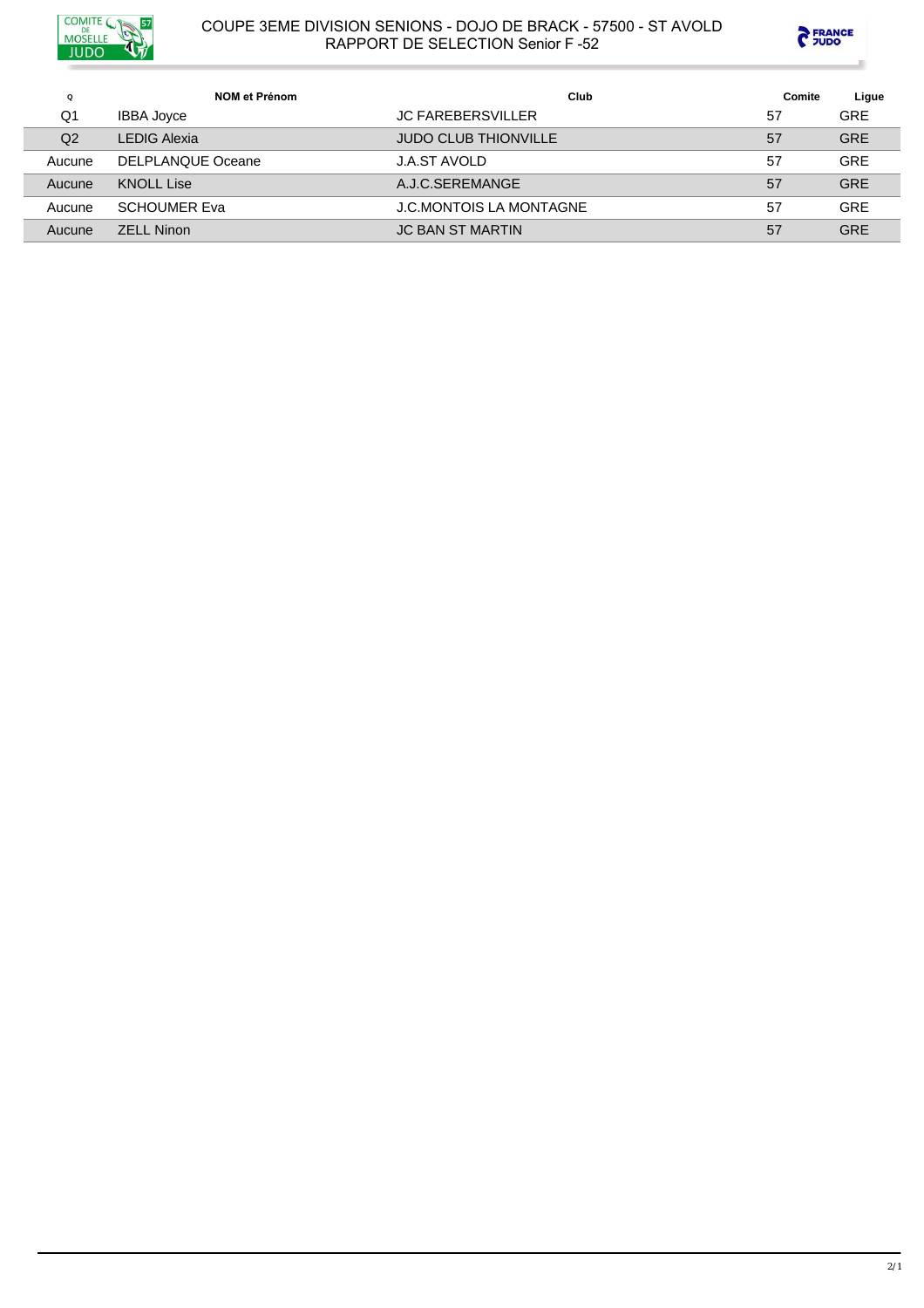



| Q              | NOM et Prénom             | Club                | Comite | Ligue      |
|----------------|---------------------------|---------------------|--------|------------|
| Q <sub>1</sub> | <b>GIRARD Alice</b>       | <b>J.C.VERNY</b>    | 57     | <b>GRE</b> |
| Aucune         | <b>GRASMUCK Naelle</b>    | J.C.VERNY           | 57     | <b>GRE</b> |
| Aucune         | MARTINELLE Lison          | J.A.ST AVOLD        | 57     | <b>GRE</b> |
| Aucune         | <b>MARTINELLE Lucie</b>   | <b>J.A.ST AVOLD</b> | 57     | <b>GRE</b> |
| Aucune         | <b>PERQUIN Antoinette</b> | J.C.VERNY           | 57     | <b>GRE</b> |
| Aucune         | VARESANO Chloe            | A.J.C.SEREMANGE     | 57     | <b>GRE</b> |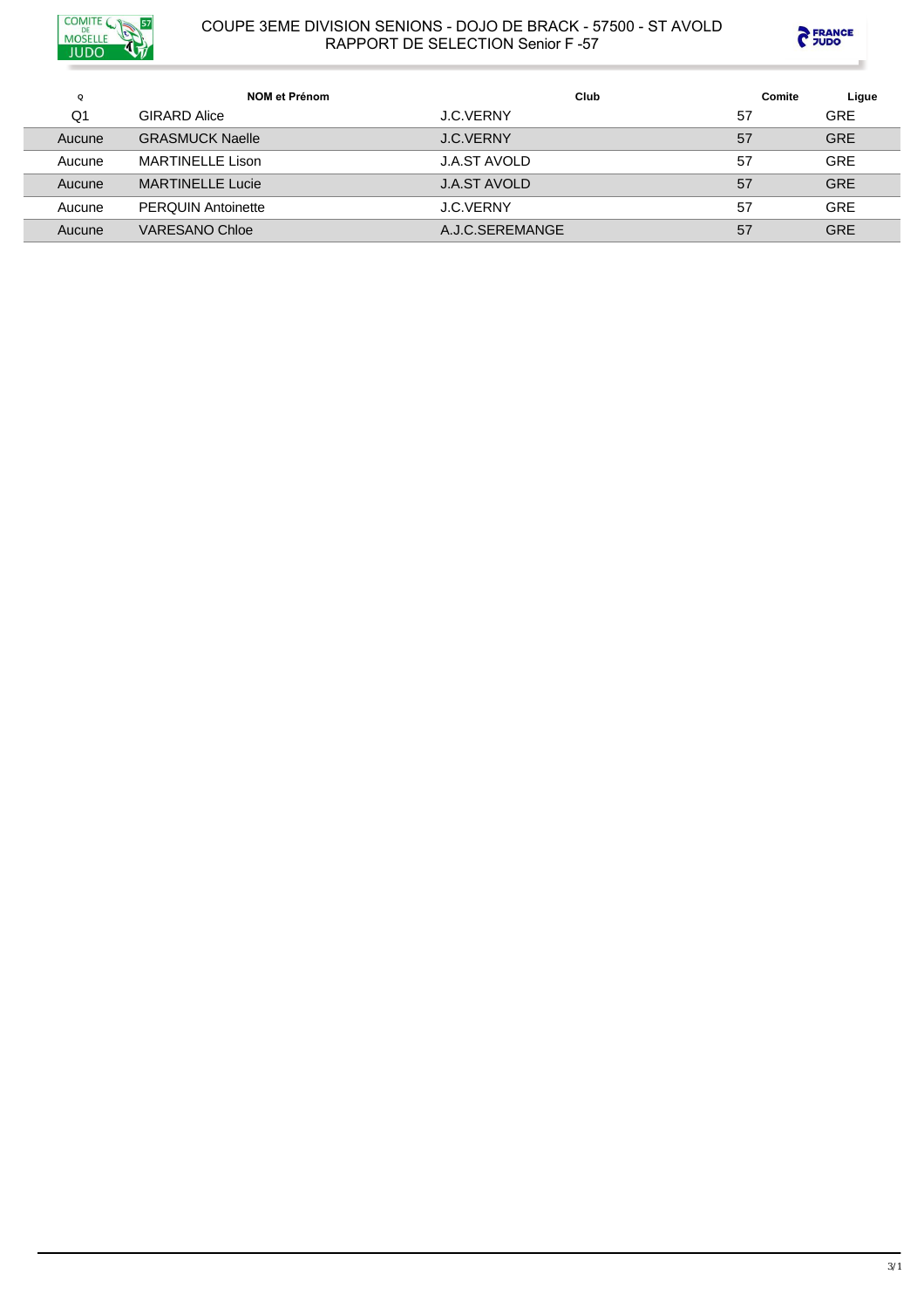



| Q      | NOM et Prénom       | Club                           | Comite | Ligue      |
|--------|---------------------|--------------------------------|--------|------------|
| Q1     | SAINT-DIZIER Romane | A.F.C.S. MARLY                 | 57     | <b>GRE</b> |
| Q2     | <b>FURNARI</b> Tia  | <b>SCAM HOPITAL</b>            | 57     | <b>GRE</b> |
| Aucune | LOPRESTO Fiona      | <b>J.C.MONTOIS LA MONTAGNE</b> | 57     | GRE        |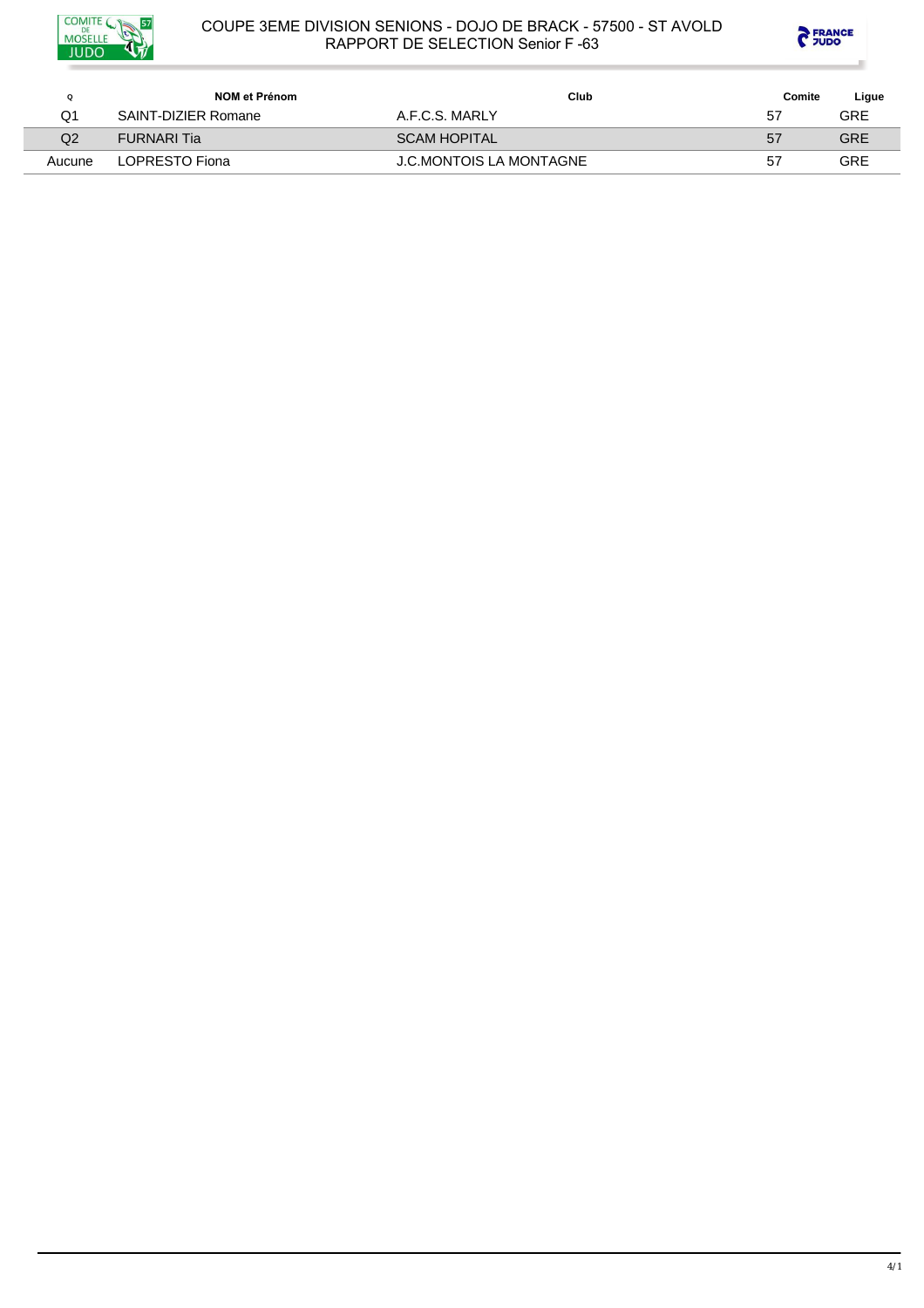



|        | NOM et Prénom  | Club                      | Comite | Ligue |
|--------|----------------|---------------------------|--------|-------|
| Aucune | CORVITTO Fanny | <b>J.C.DE METZERVISSE</b> | --     | GRE   |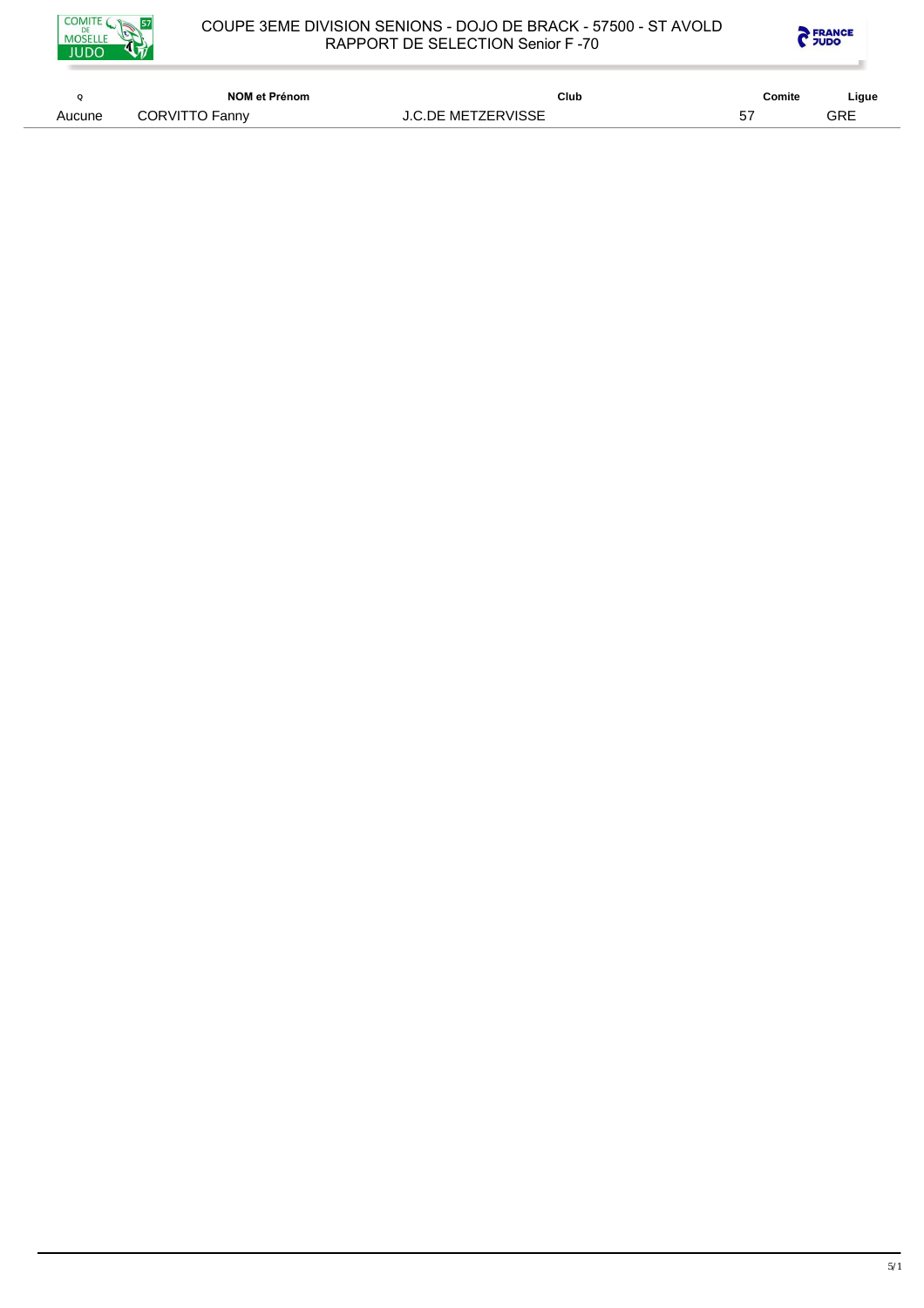



| $\Omega$ | NOM et Prénom           | Club                     | Comite | Ligue      |
|----------|-------------------------|--------------------------|--------|------------|
| O1       | RUMPLER Aurelia         | <b>CAM BOULAY</b>        | 57     | <b>GRE</b> |
| Q2       | <b>OVIS</b> Laurence    | J.C.VERNY                | 57     | <b>GRE</b> |
| Q3       | <b>BOUCHER Amandine</b> | CENTRE JUDO DE FORBACH   | 57     | GRE        |
| Rcat1    | <b>GIARUSSO Melanie</b> | J.C.VERNY                | 57     | <b>GRE</b> |
| Aucune   | REPPLINGER Eva          | <b>HEINING JUDO CLUB</b> | 57     | GRE        |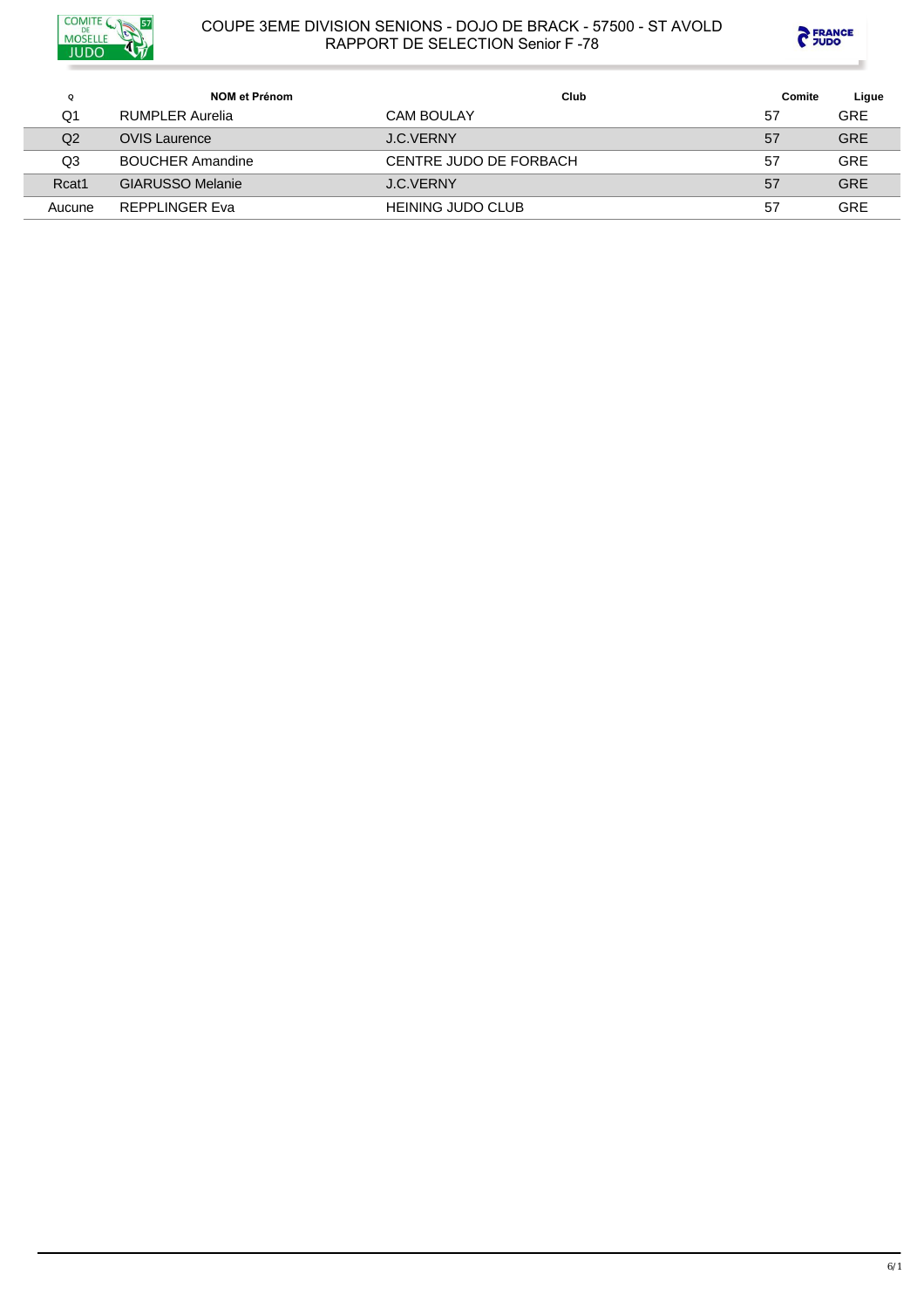



| $\Omega$ | NOM et Prénom | Club             | Comite | Ligue |
|----------|---------------|------------------|--------|-------|
| Q1       | MARCHAL Laure | DOJO DU SAULNOIS | 57     | GRE   |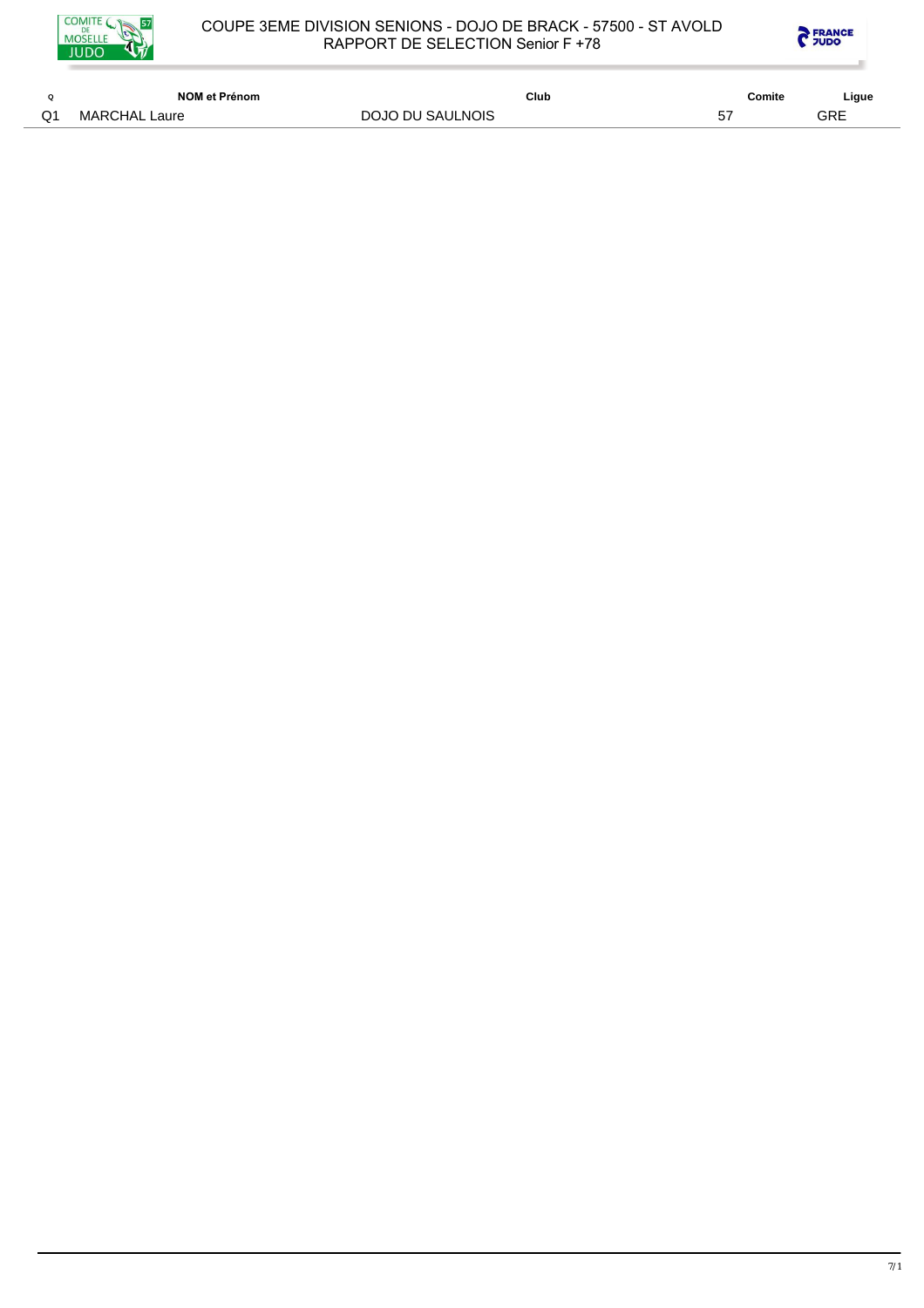



| Q      | <b>NOM et Prénom</b>   | Club                           | Comite | Ligue      |
|--------|------------------------|--------------------------------|--------|------------|
| Q1     | PICARD Loic            | JUDO JU JITSU CLUB DE PANGE L  | 57     | <b>GRE</b> |
| Q2     | <b>FOLTZ Thomas</b>    | DOJO DU SAULNOIS               | 57     | <b>GRE</b> |
| Q3     | <b>WEISSE Martin</b>   | A.F.C.S. MARLY                 | 57     | <b>GRE</b> |
| Rcat1  | <b>LEBOUC Jules</b>    | <b>J.C.VERNY</b>               | 57     | <b>GRE</b> |
| Aucune | ADAM Thomas            | <b>J.A.ST AVOLD</b>            | 57     | <b>GRE</b> |
| Aucune | CHABOUNIA Nahim        | DOJO ROHRBACHOIS               | 57     | <b>GRE</b> |
| Aucune | <b>LAMBERET Alexis</b> | <b>J.C.MONTOIS LA MONTAGNE</b> | 57     | <b>GRE</b> |
| Aucune | ZAKKOUM Mohamed        | <b>HEINING JUDO CLUB</b>       | 57     | <b>GRE</b> |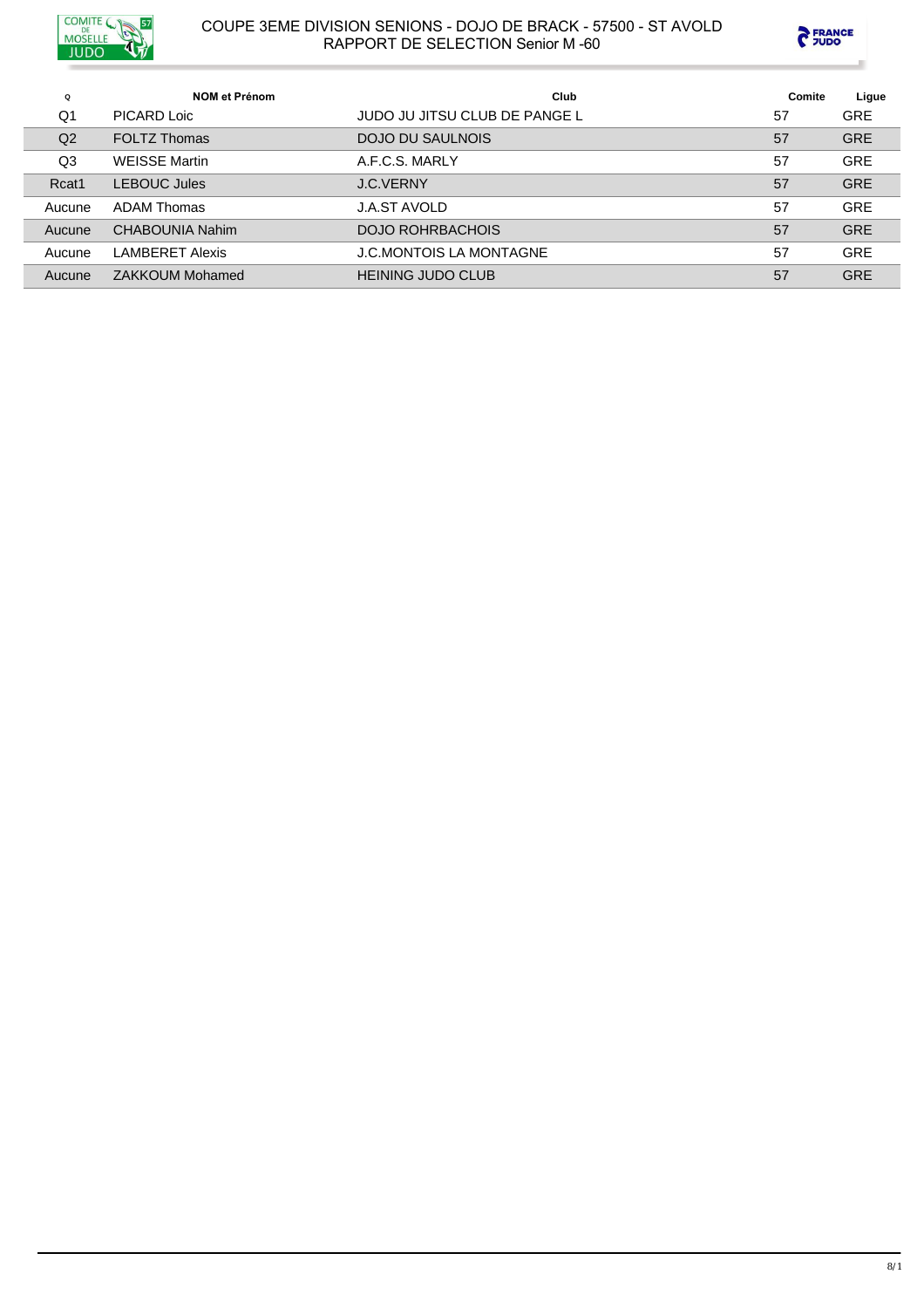



| Q              | <b>NOM et Prénom</b>      | Club                           | Comite | Ligue      |
|----------------|---------------------------|--------------------------------|--------|------------|
| Q1             | <b>WERNER Yann</b>        | J.C.VERNY                      | 57     | <b>GRE</b> |
| Q <sub>2</sub> | <b>WERNER Ylann</b>       | <b>J.C.VERNY</b>               | 57     | <b>GRE</b> |
| Q <sub>3</sub> | <b>THOMAS Cyril</b>       | <b>J.A.ST AVOLD</b>            | 57     | <b>GRE</b> |
| Rcat1          | <b>SCHALTZ Christophe</b> | <b>J.C.MONTOIS LA MONTAGNE</b> | 57     | <b>GRE</b> |
| Aucune         | <b>BAGDASAROV Sevak</b>   | <b>J.A.ST AVOLD</b>            | 57     | <b>GRE</b> |
| Aucune         | <b>CALANDRI Amaury</b>    | <b>JC BAN ST MARTIN</b>        | 57     | <b>GRE</b> |
| Aucune         | <b>DIEDAT Valentin</b>    | <b>JC FENETRANGE</b>           | 57     | <b>GRE</b> |
| Aucune         | MAURIZIO Ruben            | <b>J.C.VERNY</b>               | 57     | <b>GRE</b> |
| Aucune         | <b>STASZAK Celvan</b>     | <b>JC BAN ST MARTIN</b>        | 57     | <b>GRE</b> |
| Aucune         | <b>STERN Yanis</b>        | <b>J.A.ST AVOLD</b>            | 57     | <b>GRE</b> |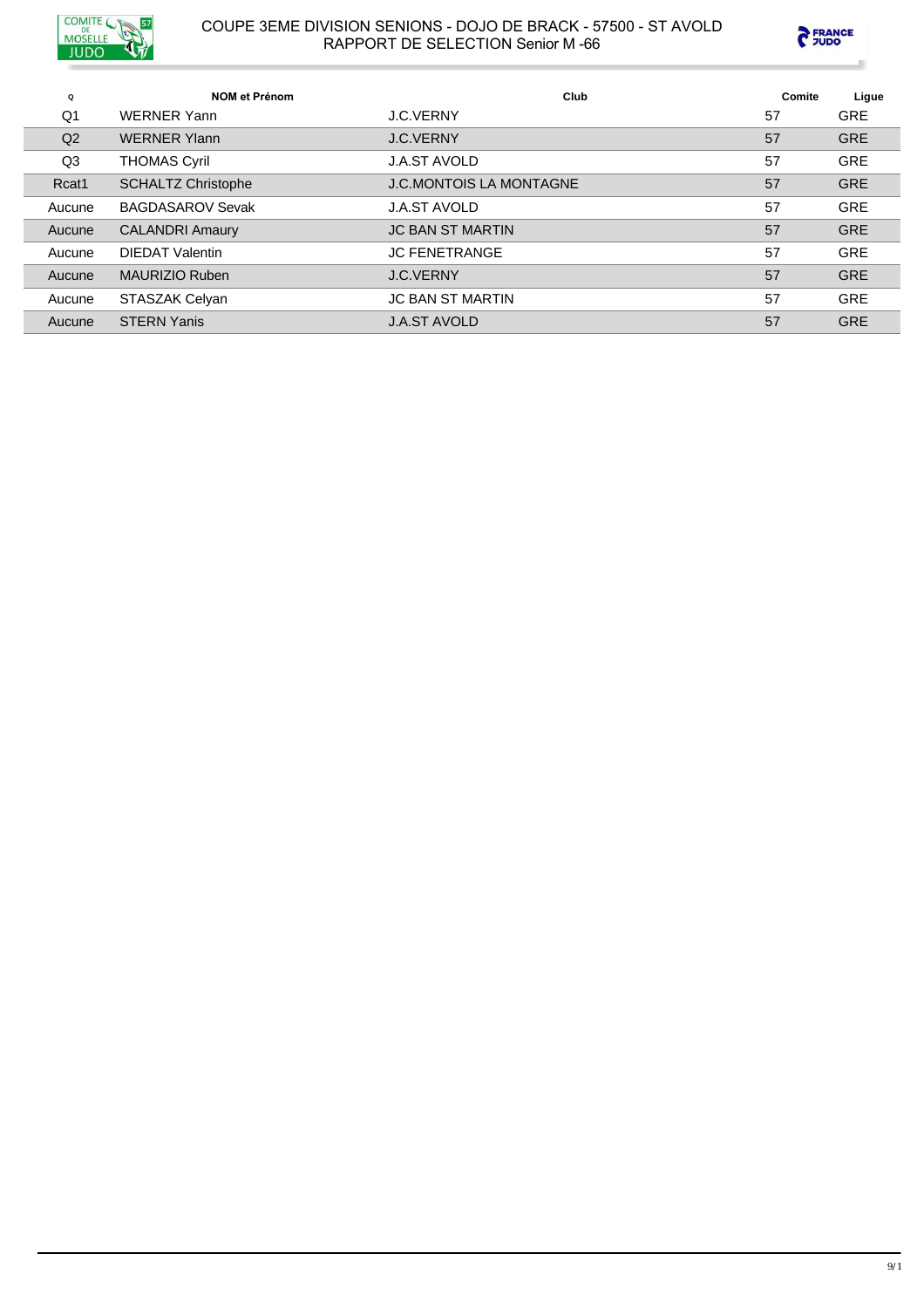



| Q              | <b>NOM et Prénom</b>   | Club                        | Comite | Ligue      |
|----------------|------------------------|-----------------------------|--------|------------|
| Q1             | <b>BLOT Christophe</b> | <b>HEINING JUDO CLUB</b>    | 57     | <b>GRE</b> |
| Q <sub>2</sub> | <b>GRONDIN Raphael</b> | <b>JUDO CLUB THIONVILLE</b> | 57     | <b>GRE</b> |
| Q3             | <b>FERJOUX Thibaut</b> | <b>J.C.VERNY</b>            | 57     | <b>GRE</b> |
| Rcat1          | <b>IF MOAL Mathieu</b> | <b>DOJO MONTIGNIEN</b>      | 57     | <b>GRE</b> |
| Aucune         | <b>BORODYN Mathieu</b> | A.J.C.SEREMANGE             | 57     | <b>GRE</b> |
| Aucune         | <b>BOURRET Martin</b>  | <b>HEINING JUDO CLUB</b>    | 57     | <b>GRE</b> |
| Aucune         | <b>BROCKLY Enzo</b>    | <b>HEINING JUDO CLUB</b>    | 57     | <b>GRE</b> |
| Aucune         | <b>GUYOT Vincent</b>   | <b>J.C. NOVEANT</b>         | 57     | <b>GRE</b> |
| Aucune         | <b>JOHANN Pierrick</b> | <b>JC BAN ST MARTIN</b>     | 57     | <b>GRE</b> |
| Aucune         | <b>MARTIN Lukas</b>    | <b>DOJO DU SAULNOIS</b>     | 57     | <b>GRE</b> |
| Aucune         | <b>PETRY Florian</b>   | AJ KOENIGS SIERCK           | 57     | <b>GRE</b> |
| Aucune         | RENO Adam              | <b>JC BAN ST MARTIN</b>     | 57     | <b>GRE</b> |
| Aucune         | <b>WERNER Yohann</b>   | <b>J.C.VERNY</b>            | 57     | <b>GRE</b> |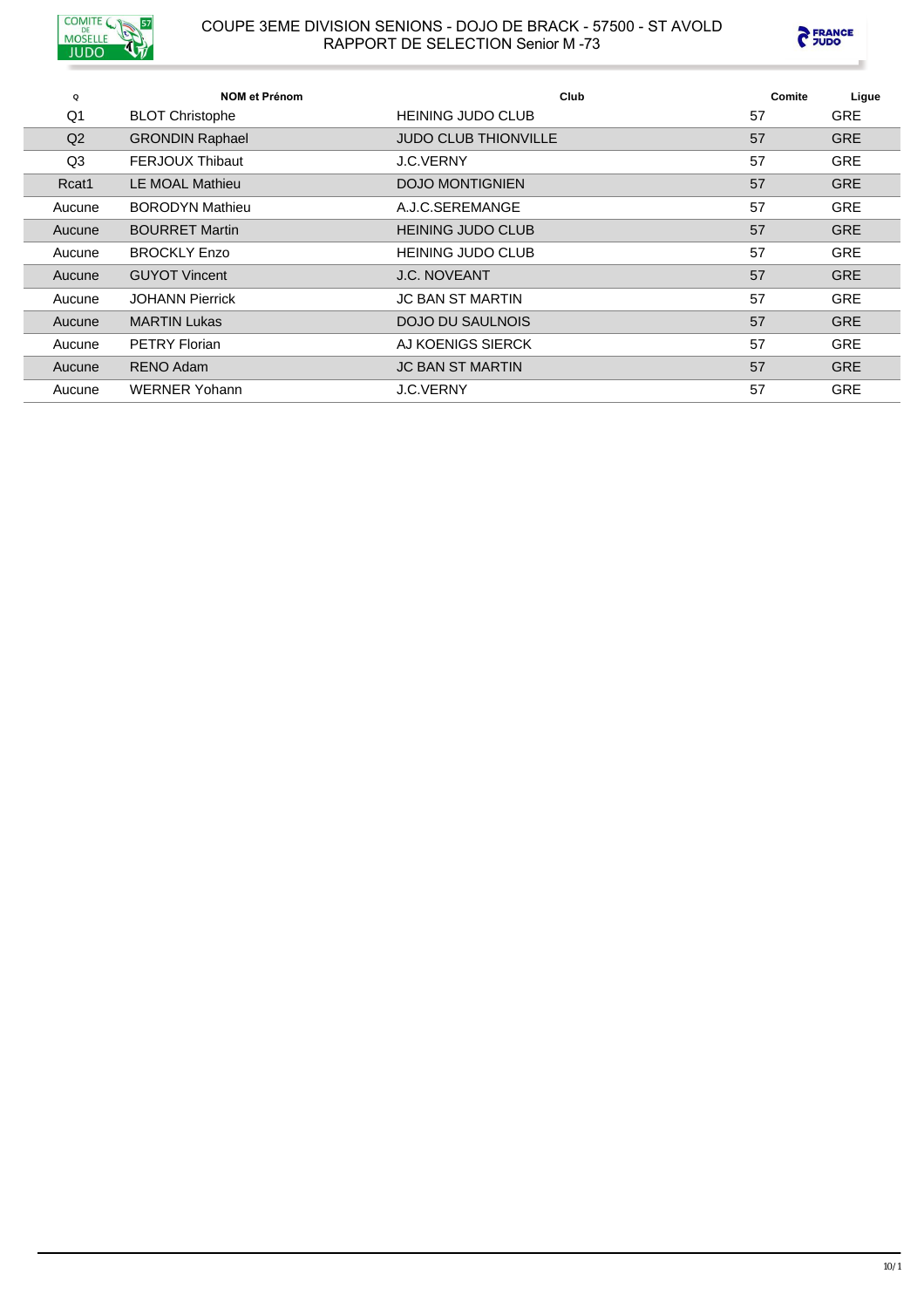



| $\mathbf Q$    | <b>NOM et Prénom</b>       | Club                                | Comite | Ligue      |
|----------------|----------------------------|-------------------------------------|--------|------------|
| Q <sub>1</sub> | <b>BRIESCH Guillaume</b>   | <b>JUDO CLUB TERVILLOIS</b>         | 57     | <b>GRE</b> |
| Q <sub>2</sub> | <b>ABDERRAHMANE Faouzi</b> | <b>JCDA LONGEVILLE LES ST AVOLD</b> | 57     | <b>GRE</b> |
| Q3             | POGOSSIAN David            | <b>J.C.AMNEVILLE</b>                | 57     | <b>GRE</b> |
| Rcat1          | <b>OVIS Clement</b>        | <b>J.C.VERNY</b>                    | 57     | <b>GRE</b> |
| Aucune         | <b>BERTOLASO Simon</b>     | <b>J.C.VERNY</b>                    | 57     | <b>GRE</b> |
| Aucune         | <b>BOULMIER Matteo</b>     | CENTRE JUDO DE FORBACH              | 57     | <b>GRE</b> |
| Aucune         | <b>CHIALTI Haitam</b>      | FREYMING MERLEBACH JUDO             | 57     | <b>GRE</b> |
| Aucune         | <b>DOUAUD Felix</b>        | A.F.C.S. MARLY                      | 57     | <b>GRE</b> |
| Aucune         | <b>GIL Frederic</b>        | AJ KOENIGS SIERCK                   | 57     | <b>GRE</b> |
| Aucune         | <b>IHADDADEN Yohan</b>     | FREYMING MERLEBACH JUDO             | 57     | <b>GRE</b> |
| Aucune         | <b>JOHANN Philippe</b>     | <b>JC BAN ST MARTIN</b>             | 57     | <b>GRE</b> |
| Aucune         | <b>LESDALON Laurent</b>    | <b>JC PETITE ROSSELLE</b>           | 57     | <b>GRE</b> |
| Aucune         | <b>MONOT Graig</b>         | A.J.C.SEREMANGE                     | 57     | <b>GRE</b> |
| Aucune         | <b>PAPUGA Thierry</b>      | <b>SCAM HOPITAL</b>                 | 57     | <b>GRE</b> |
| Aucune         | <b>TEMPETTE Thomas</b>     | <b>FOYER JEUNES SAULNY</b>          | 57     | <b>GRE</b> |
| Aucune         | <b>TOUNA Yves Michel</b>   | FREYMING MERLEBACH JUDO             | 57     | <b>GRE</b> |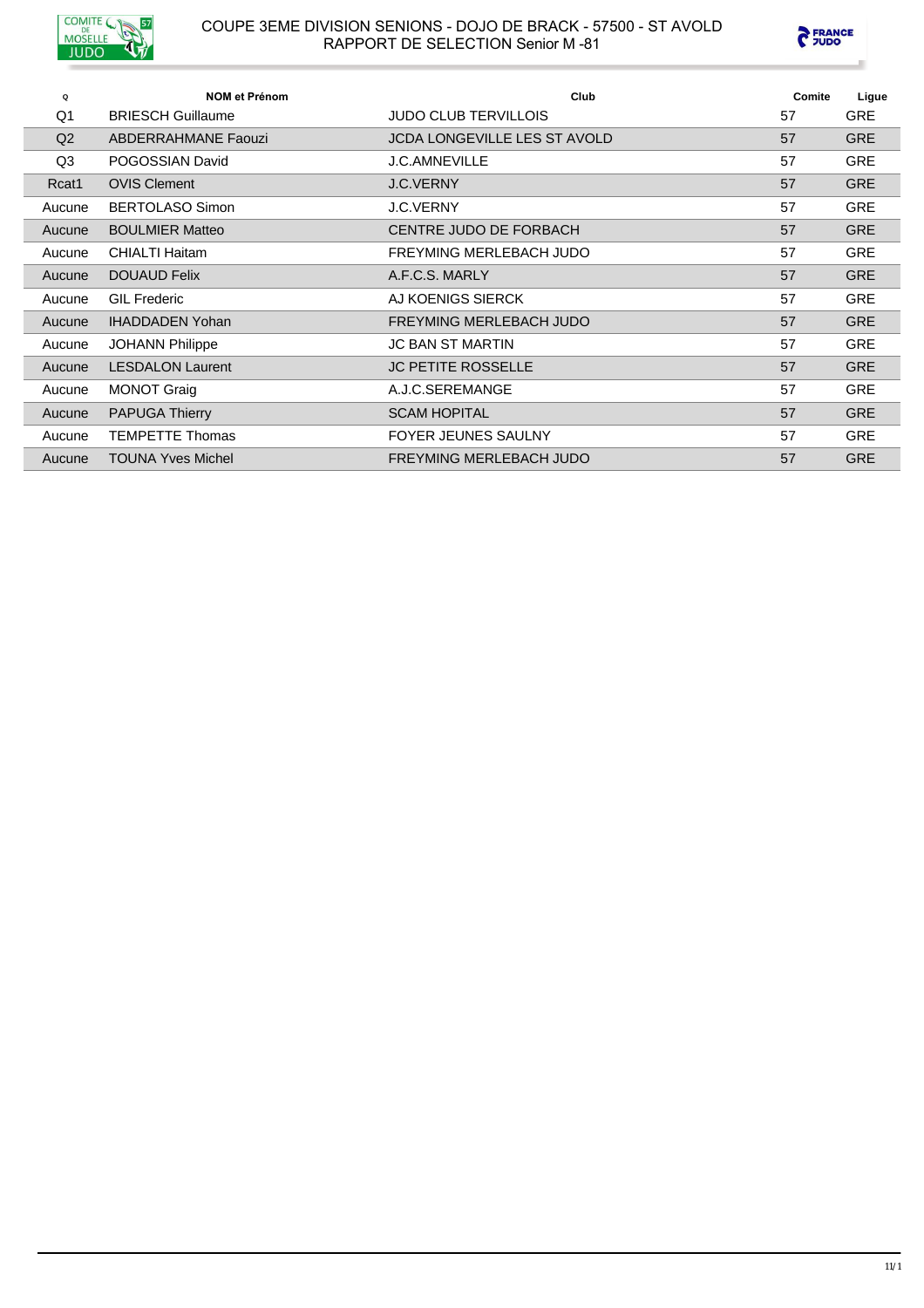



| Q              | <b>NOM et Prénom</b>         | Club                     | Comite | Ligue      |
|----------------|------------------------------|--------------------------|--------|------------|
| Q <sub>1</sub> | ZABRESCAK Richard            | <b>SCAM HOPITAL</b>      | 57     | <b>GRE</b> |
| Q <sub>2</sub> | <b>SAUTREAU Quentin</b>      | <b>J.C.VERNY</b>         | 57     | <b>GRE</b> |
| Q <sub>3</sub> | RAVELOKAMISY Heritovo Daniel | <b>HEINING JUDO CLUB</b> | 57     | <b>GRE</b> |
| Rcat1          | <b>HEMMERT Paul</b>          | <b>J.C.VERNY</b>         | 57     | <b>GRE</b> |
| Aucune         | <b>BARBIAN Yannis</b>        | FREYMING MERLEBACH JUDO  | 57     | <b>GRE</b> |
| Aucune         | DI NATALE Yoan               | <b>JC FAREBERSVILLER</b> | 57     | <b>GRE</b> |
| Aucune         | <b>DIALLO Mouctar</b>        | <b>J.C.SARREBOURG</b>    | 57     | <b>GRE</b> |
| Aucune         | <b>FISCHER Nathanael</b>     | <b>DOJO MONTIGNIEN</b>   | 57     | <b>GRE</b> |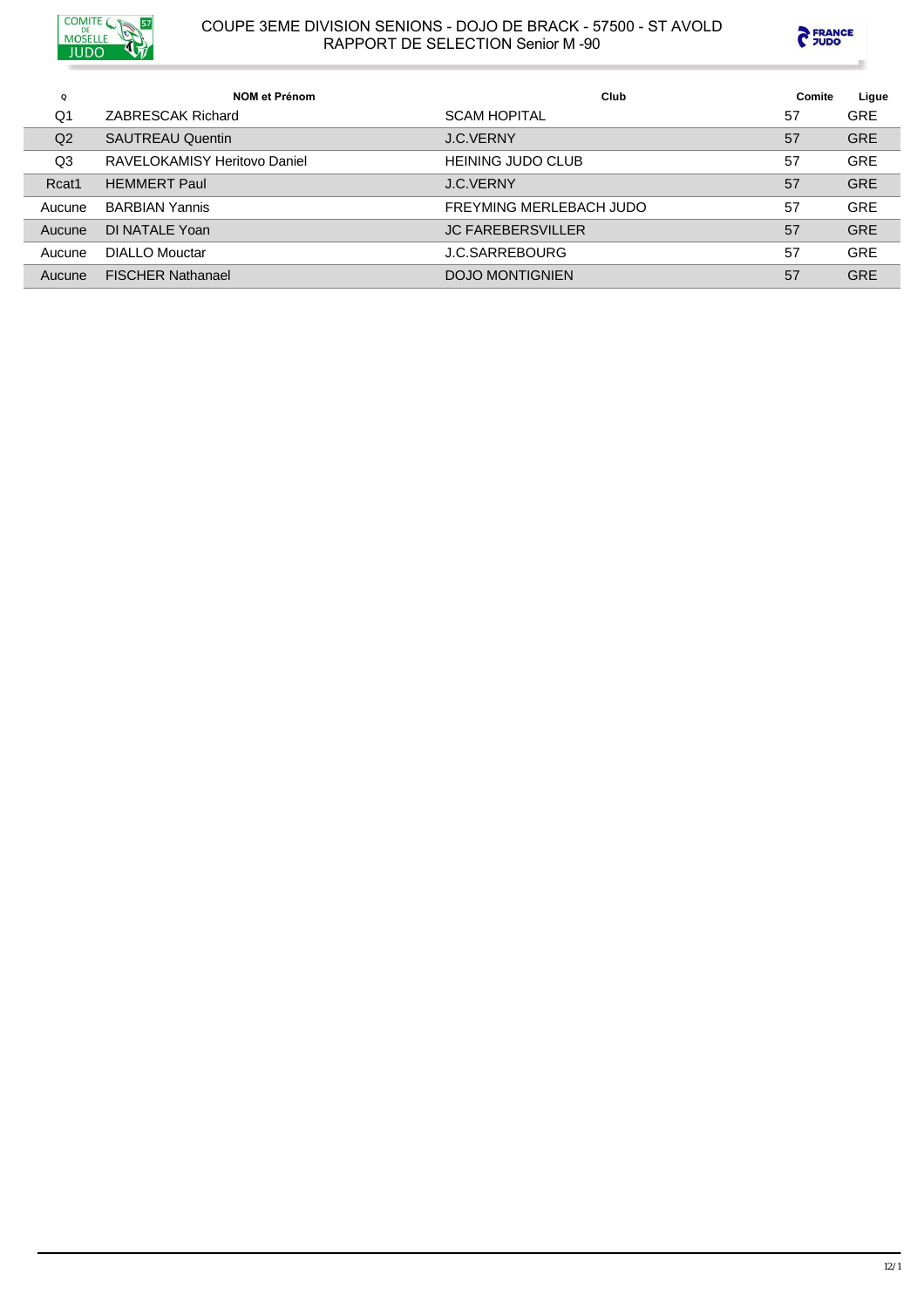



| Q      | NOM et Prénom          | Club                              | Comite | Ligue      |
|--------|------------------------|-----------------------------------|--------|------------|
| Q1     | COUSSOT Erwan          | <b>J.C.VERNY</b>                  | 57     | <b>GRE</b> |
| Q2     | <b>WEBER Romain</b>    | <b>BUDOKAI COURCELLES CHAUSSY</b> | 57     | <b>GRE</b> |
| Q3     | <b>BARBET Damien</b>   | <b>J.C.DE METZERVISSE</b>         | 57     | <b>GRE</b> |
| Rcat1  | <b>PETRY Christian</b> | AJ KOENIGS SIERCK                 | 57     | <b>GRE</b> |
| Aucune | <b>KLAKOCER Hugo</b>   | FREYMING MERLEBACH JUDO           | 57     | <b>GRE</b> |
| Aucune | <b>MATHIEU Cyprien</b> | <b>J.C.MONTOIS LA MONTAGNE</b>    | 57     | <b>GRE</b> |
| Aucune | RACAT Andre            | <b>J.A.ST AVOLD</b>               | 57     | <b>GRE</b> |